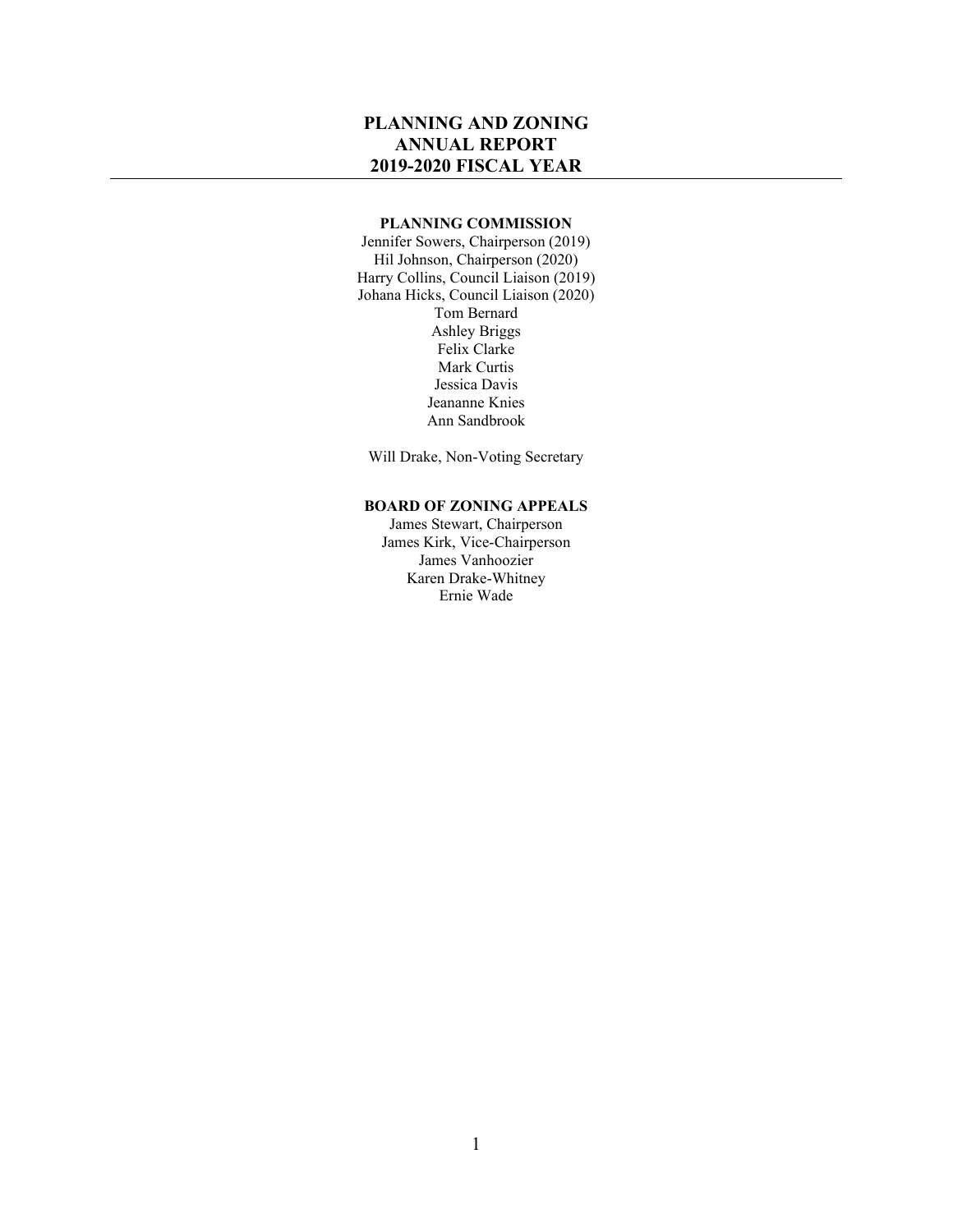## **PLANNING AND ZONING JULY 1, 2019 – JUNE 30, 2020 FISCAL YEAR PLANNING COMMISSION**

| <b>REZONING REQUESTS</b> |  |
|--------------------------|--|
| Recommended approval     |  |
| Recommended disapproval  |  |
| Withdrawn by applicant   |  |
| <b>Total requests</b>    |  |

| <b>CONDITIONAL USE PERMITS</b> |  |
|--------------------------------|--|
| Recommended approval           |  |
| Recommended disapproval        |  |
| Withdrawn by applicant         |  |
| <b>Total requests</b>          |  |

#### **CODE AMENDMENTS**

none

| <b>CONDITIONAL USE PERMIT COMPLIANCE INSPECTIONS</b> |                                    |                                 |
|------------------------------------------------------|------------------------------------|---------------------------------|
| <b>Conditional Use Permit</b>                        | Compliance                         | Number of<br><b>Inspections</b> |
| Welding and Metal Fabrication                        | Compliant                          | 5                               |
| Private Recreational Facility                        | Compliant                          | 5                               |
| Towing Service                                       | Compliant                          | 4                               |
| Towing Service                                       | Compliant                          | 5                               |
| Towing Service                                       | Compliant                          | 5                               |
| Single-Chair Hair Salon                              | Compliant                          | 5                               |
| <b>Contractor Equipment Storage</b>                  | Compliant                          | 5                               |
| Autobody Shop                                        | Compliant                          | 5                               |
| Commercial Garage                                    | Compliant                          | 5                               |
| Major Home Occ - Landscaping                         | Compliant                          | 5                               |
|                                                      | <b>Total Number of Inspections</b> | 49                              |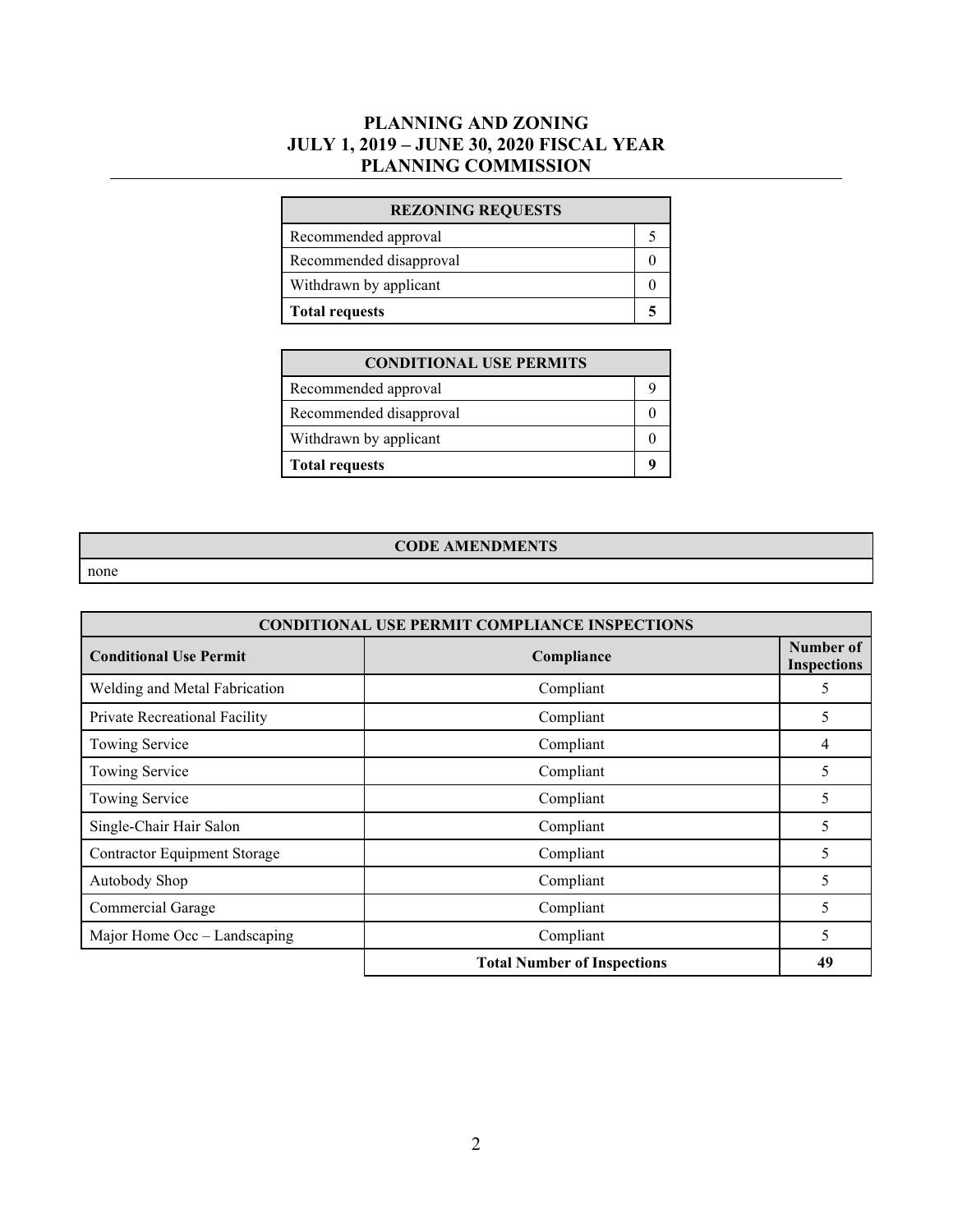### **BOARD OF ZONING APPEALS**

| <b>BOARD OF ZONING APPEALS REQUESTS</b>      |  |
|----------------------------------------------|--|
| Variance                                     |  |
| Appeal of Zoning Administrator Determination |  |
| <b>Total requests</b>                        |  |

| <b>BOARD OF ZONING APPEALS DECISIONS</b> |  |
|------------------------------------------|--|
| Approved                                 |  |
| Denied                                   |  |
| Overturned                               |  |

## **PUBLIC HEARINGS**

| <b>Type of Request</b>   | <b>Number of Requests</b> |
|--------------------------|---------------------------|
| Rezoning                 |                           |
| Conditional Use Permit   |                           |
| Code Amendment           |                           |
| Board of Zoning Appeals  |                           |
| Proffer Amendment        |                           |
| Right-of-Way Vacation    |                           |
| <b>Easement Vacation</b> |                           |

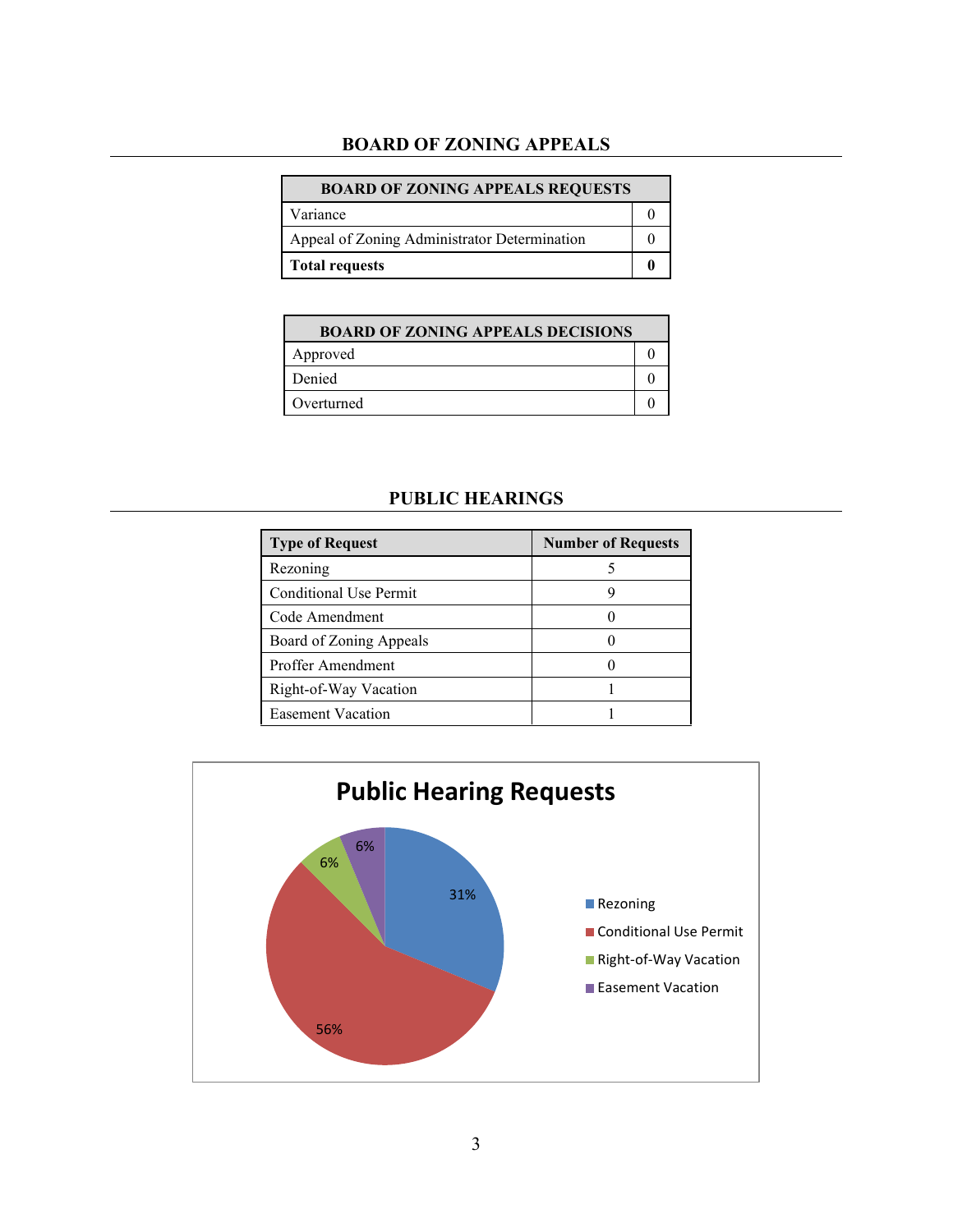| <b>Violation</b>                                                    | <b>Number of Violations</b> |
|---------------------------------------------------------------------|-----------------------------|
| Garbage and Garbage Carts (in view of street and left<br>at street) |                             |
| <b>Illegal Dumping</b>                                              | 8                           |
| Junk/Debris and Shrub/Trimmings                                     | 72                          |
| Tall grass/weeds                                                    | 96                          |
| Animal Nuisance                                                     | 5                           |
| Inoperable Vehicle                                                  | 15                          |
| Zoning Violation                                                    | Q                           |
| Total*                                                              | 210                         |

\*There may be more than one violation present at a given location.



| <b>Properties Contracted to Mow/Remove Debris</b> |               |
|---------------------------------------------------|---------------|
| Total                                             | 11 properties |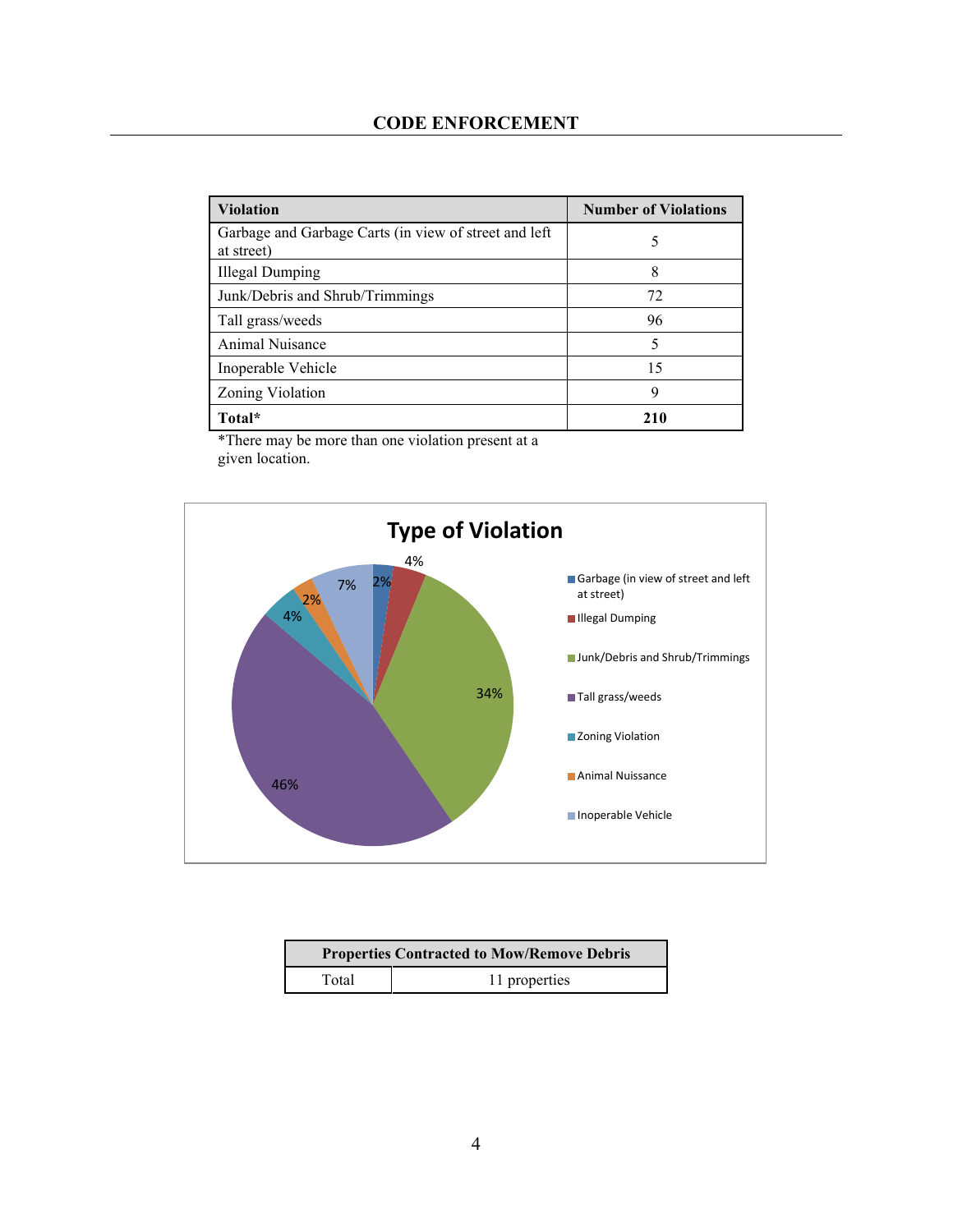# **FIELDWORK**

| <b>Inspections in Association with Building Department</b> |               |
|------------------------------------------------------------|---------------|
| <b>Type</b>                                                | <b>Number</b> |
| Setback Inspection                                         | 267           |
| Final Inspection                                           | 269           |
| Total                                                      | 536           |

| <b>Code Enforcement Fieldwork</b> |               |
|-----------------------------------|---------------|
| <b>Type</b>                       | <b>Number</b> |
| Inspection                        | 102           |
| Re-Inspection / Follow-up         | 240           |
| 10 Day Follow-Up                  | 40            |
| 15 Day Follow-Up                  | 12            |
| 30 Day Zoning Follow-Up           | 3             |
| Personal Visit                    | 50            |
| Phone Call                        | 279           |
| Post to Property                  | 22            |
| Total                             | 748           |